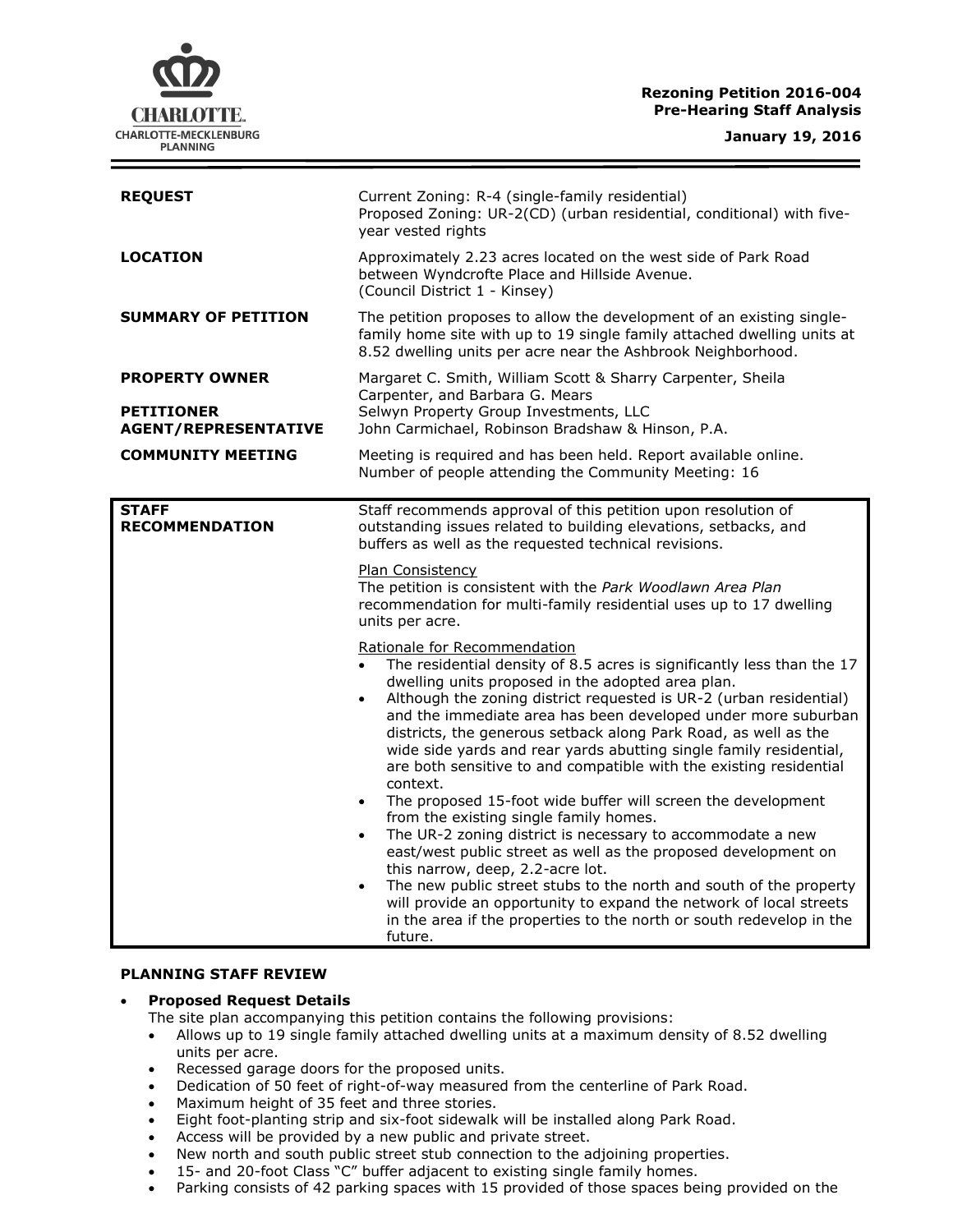private internal streets.

- **Existing Zoning and Land Use**
	- The subject property is currently zoned R-4 (single family residential) and developed with a residential structure. The surrounding properties are zoned R-4 (single-family) and developed with single family homes, institutional use (senior living facility) or are vacant.
- **Rezoning History in Area**
	- There have been no rezonings in the immediate area in recent years.
- **Public Plans and Policies**
	- The *Park Woodlawn Area Plan* (2013) recommends moderate density residential uses (up to 17 dwelling units per acre) for the proposed site.
	- The petition supports the *General Development Policies-Environment* by redeveloping an infill site, thereby minimizing further environmental impacts while accommodating growth.

#### **TRANSPORTATION CONSIDERATIONS**

- The primary transportation goals for this site are to ensure that right-of-way is preserved for the future cross-section of Park Road and preserve the option to expand the network of local streets through redevelopment. In addition to dedicating the necessary right-of-way for Park Road, the site plan creates internal stubs to the north and south of the site that can be extended through future redevelopment should it occur. The site will be served by full movement access to Park Road. The site plan also includes construction of a sidewalk and planting strip along the frontage. The site is not served by any bicycle facilities
- **Vehicle Trip Generation:** Current Zoning: 10 trips per day (based on two single-family homes). Proposed Zoning: 150 trips per day.

**DEPARTMENT COMMENTS** (see full department reports online)

- **Charlotte Area Transit System:** No issues.
- **Charlotte Department of Neighborhood & Business Services:** No issues.
- **Charlotte Department of Solid Waste Services:** No issues.
- **Charlotte Fire Department:** No comments received.
- **Charlotte-Mecklenburg Schools:** The development allowed under the existing zoning would generate 10 students, while the development allowed under the proposed zoning will produce zero students. Therefore, the net increase in the number of students generated from existing zoning to proposed zoning is zero students. The proposed development is projected not to increase the school utilization (without mobile classroom units) for Selwyn Elementary (170%), Alexander Graham Middle (112%) or South Mecklenburg High (138%).
- **Charlotte-Mecklenburg Storm Water Services:** No issues.
- **Charlotte Water:** No issues.
- **Engineering and Property Management:** No issues.
- **Mecklenburg County Land Use and Environmental Services Agency:** No issues.
- **Mecklenburg County Parks and Recreation Department:** No issues.

#### **OUTSTANDING ISSUES**

Site and Building Design

- 1. Provide building elevations for the proposed units and side elevations of units facing Park Road and proposed public street.
- 2. Show and extend the proposed public street to the southern edge of the property.
- 3. Modify and clarify if proposed tree save area along Park Road will be in the proposed area for dedication.
- 4. Provide a note that a commitment will be made that the recessed townhomes will be constructed.
- 5. Modify site plan and show the proposed limits line for the 50 feet of dedication from the center line of Park Road.
- 6. Show the location of the future back of curb and measure the setback from the future back of curb as required by the UR-2 (urban residential) district.
- 7. Change the term "transitional right-of-way" to "right-of-way to be dedicated."
- 8. Modify notes 1 and 2 under Streetscape/Buffer/Landscaping to read that the buffer will be planted to a Class "B" standard.